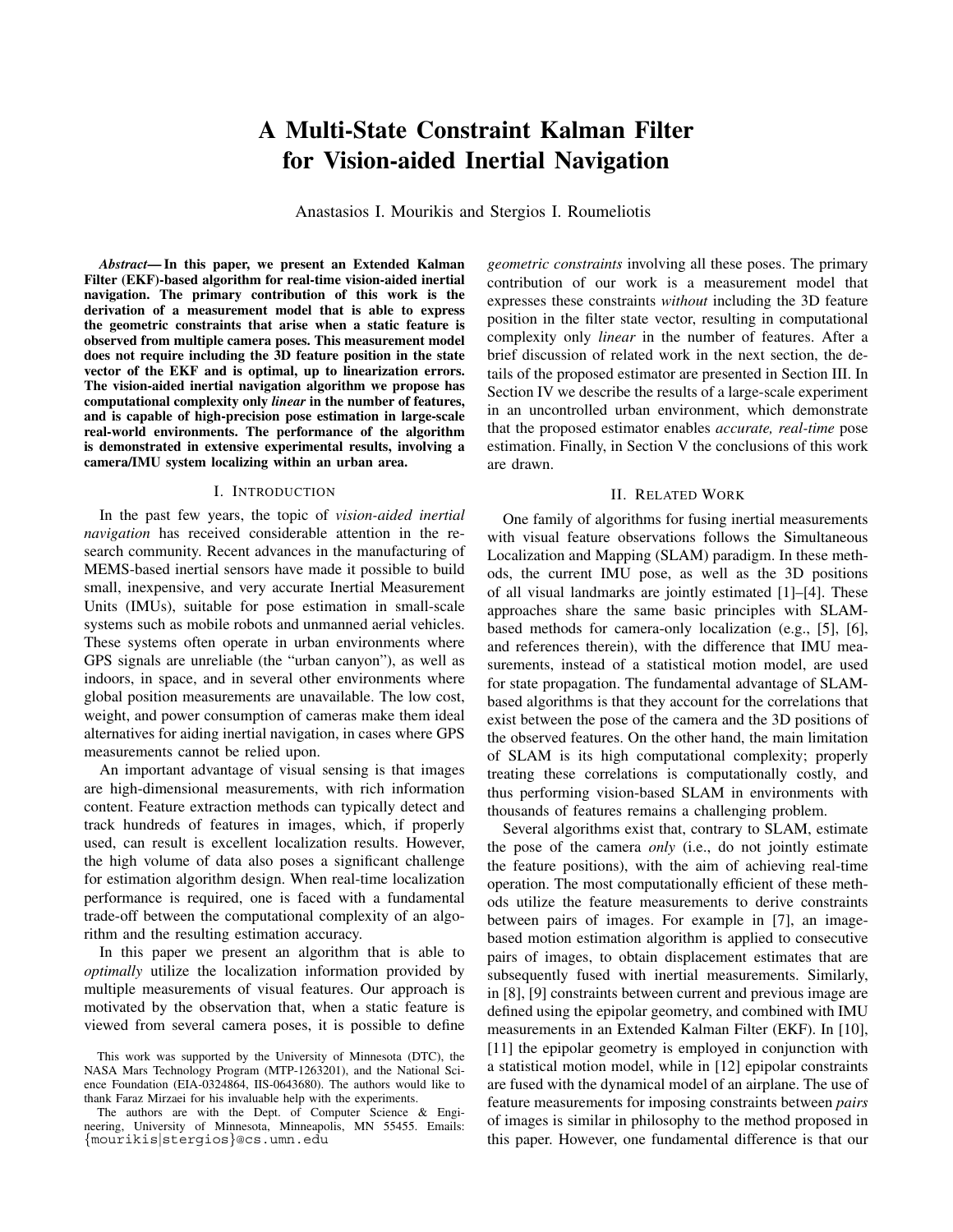algorithm can express constraints between *multiple* camera poses, and can thus attain higher estimation accuracy, in cases where the same feature is visible in more than two images.

Pairwise constraints are also employed in algorithms that maintain a state vector comprised of multiple camera poses. In [13], an augmented-state Kalman filter is implemented, in which a sliding window of robot poses is maintained in the filter state. On the other hand, in [14], *all* camera poses are simultaneously estimated. In both of these algorithms, *pairwise* relative-pose measurements are derived from the images, and used for state updates. The drawback of this approach is that when a feature is seen in multiple images, the additional constraints between the multiple poses are discarded, thus resulting in loss of information. Furthermore, when the same image measurements are processed for computing several displacement estimates, these are not statistically independent, as shown in [15].

One algorithm that, similarly to the method proposed in this paper, directly uses the landmark measurements for imposing constraints between multiple camera poses is presented in [16]. This is a visual odometry algorithm that temporarily initializes landmarks, uses them for imposing constraints on windows of consecutive camera poses, and then discards them. This method, however, does not incorporate inertial measurements. Moreover, the correlations between the landmark estimates and the camera trajectory are not properly accounted for, and as a result, the algorithm does not provide any measure of the covariance of the state estimates.

A window of camera poses is also maintained in the Variable State Dimension Filter (VSDF) [17]. The VSDF is a hybrid batch/recursive method, that (i) uses *delayed linearization* to increase robustness against linearization inaccuracies, and (ii) exploits the sparsity of the information matrix, that naturally arises when *no dynamic motion model* is used. However, in cases where a dynamic motion model is available (such as in vision-aided inertial navigation) the computational complexity of the VSDF is at best *quadratic* in the number of features [18].

In contrast to the VSDF, the multi-state constraint filter that we propose in this paper is able to exploit the benefits of delayed linearization while having complexity only *linear* in the number of features. By directly expressing the geometric constraints between multiple camera poses it avoids the computational burden and loss of information associated with pairwise displacement estimation. Moreover, in contrast to SLAM-type approaches, it does not require the inclusion of the 3D feature positions in the filter state vector, but still attains *optimal* pose estimation. As a result of these properties, the described algorithm is very efficient, and as shown in Section IV, is capable of high-precision visionaided inertial navigation in real time.

# III. ESTIMATOR DESCRIPTION

The goal of the proposed EKF-based estimator is to track the 3D pose of the IMU-affixed frame  $\{I\}$  with respect to a *global frame* of reference {G}. In order to simplify the

# **Algorithm 1** Multi-State Constraint Filter

**Propagation**: For each IMU measurement received, propagate the filter state and covariance (cf. Section III-B).

**Image registration**: Every time a new image is recorded,

- augment the state and covariance matrix with a copy of the current camera pose estimate (cf. Section III-C).
- image processing module begins operation.

**Update**: When the feature measurements of a given image become available, perform an EKF update (cf. Sections III-D and III-E).

treatment of the effects of the earth's rotation on the IMU measurements (cf. Eqs. (7)-(8)), the global frame is chosen as an Earth-Centered, Earth-Fixed (ECEF) frame in this paper. An overview of the algorithm is given in Algorithm 1. The IMU measurements are processed immediately as they become available, for propagating the EKF state and covariance (cf. Section III-B). On the other hand, each time an image is recorded, the current camera pose estimate is appended to the state vector (cf. Section III-C). State augmentation is necessary for processing the feature measurements, since during EKF updates the measurements of each tracked feature are employed for imposing constraints between all camera poses from which the feature was seen. Therefore, at any time instant the EKF state vector comprises (i) the evolving IMU state,  $X_{IMU}$ , and (ii) a history of up to  $N_{\text{max}}$ past poses of the camera. In the following, we describe the various components of the algorithm in detail.

# *A. Structure of the EKF state vector*

The evolving IMU state is described by the vector:

$$
\mathbf{X}_{\text{IMU}} = \begin{bmatrix} I_G \bar{q}^T & \mathbf{b}_g^T & G_{\mathbf{V}_I}^T & \mathbf{b}_a^T & G_{\mathbf{P}_I}^T \end{bmatrix}^T \qquad (1)
$$

where  $\frac{I}{G}\bar{q}$  is the unit quaternion [19] describing the rotation from frame  $\{G\}$  to frame  $\{I\}$ ,  ${}^{G}P$ I and  ${}^{G}V$ I are the IMU position and velocity with respect to  $\{G\}$ , and finally  $\mathbf{b}_q$ and  $\mathbf{b}_a$  are  $3 \times 1$  vectors that describe the biases affecting the gyroscope and accelerometer measurements, respectively. The IMU biases are modeled as random walk processes, driven by the white Gaussian noise vectors  $\mathbf{n}_{wg}$  and  $\mathbf{n}_{wa}$ , respectively. Following Eq. (1), the IMU error-state is defined as:

$$
\widetilde{\mathbf{X}}_{\text{IMU}} = \begin{bmatrix} \delta \theta_I^T & \widetilde{\mathbf{b}}_g^T & {}^G \widetilde{\mathbf{v}}_I^T & \widetilde{\mathbf{b}}_a^T & {}^G \widetilde{\mathbf{p}}_I^T \end{bmatrix}^T \qquad (2)
$$

For the position, velocity, and biases, the standard additive error definition is used (i.e., the error in the estimate  $\hat{x}$ of a quantity x is defined as  $\tilde{x} = x - \hat{x}$ . However, for the quaternion a different error definition is employed. In particular, if  $\hat{q}$  is the estimated value of the quaternion  $\bar{q}$ , then the orientation error is described by the *error quaternion*  $\delta \bar{q}$ , which is defined by the relation  $\bar{q} = \delta \bar{q} \otimes \hat{\bar{q}}$ . In this expression, the symbol ⊗ denotes quaternion multiplication. The error quaternion is

$$
\delta \bar{q} \simeq \begin{bmatrix} \frac{1}{2} \delta \theta^T & 1 \end{bmatrix}^T \tag{3}
$$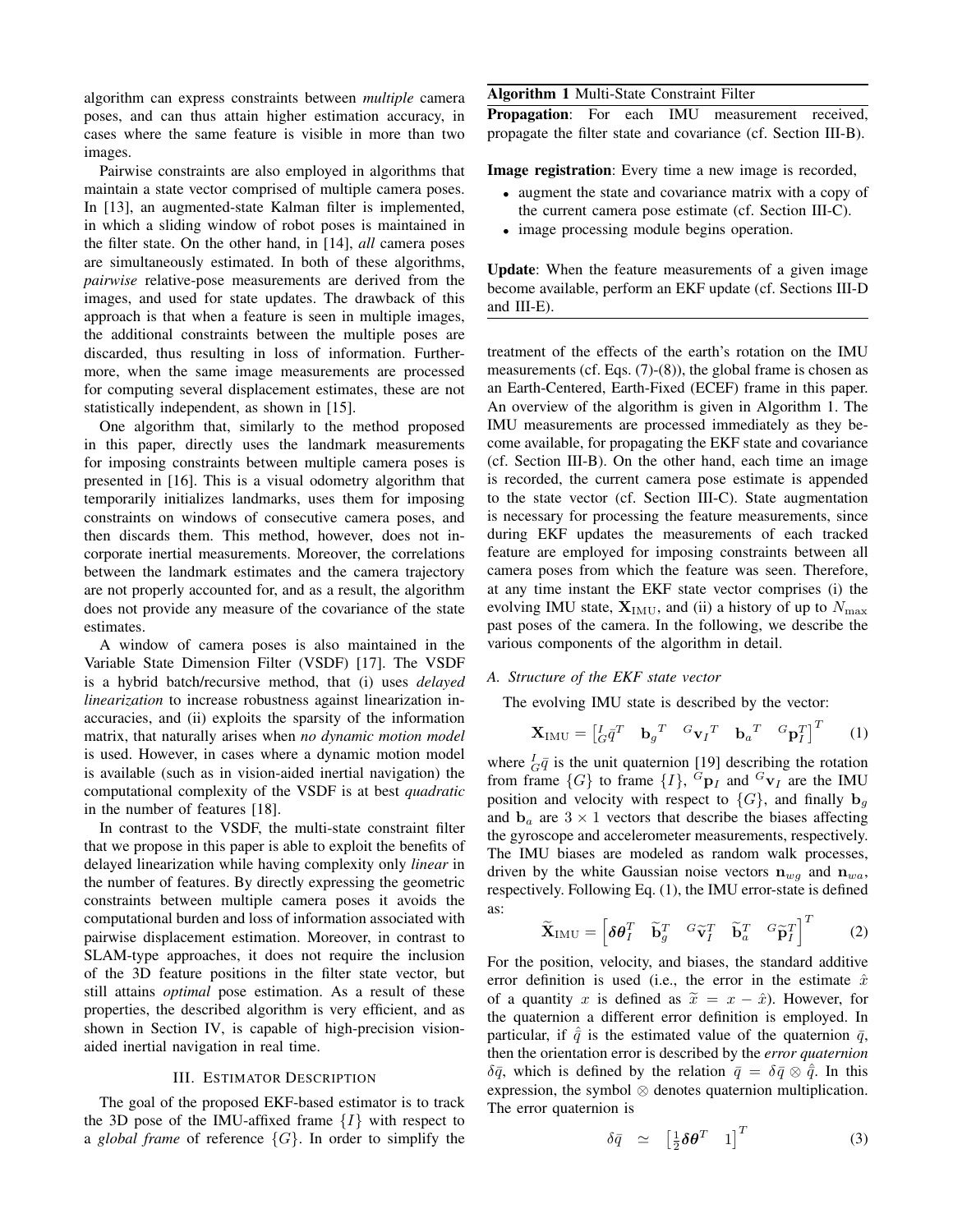Intuitively, the quaternion  $\delta \bar{q}$  describes the (small) rotation that causes the true and estimated attitude to coincide. Since attitude corresponds to 3 degrees of freedom, using *δθ* to describe the attitude errors is a minimal representation.

Assuming that  $N$  camera poses are included in the EKF state vector at time-step  $k$ , this vector has the following form:

$$
\hat{\mathbf{X}}_k = \begin{bmatrix} \hat{\mathbf{X}}_{\text{IMU}_k}^T & C_1 \hat{\bar{q}}^T & G \hat{\mathbf{p}}_{C_1}^T & \dots & C_N \hat{\bar{q}}^T & G \hat{\mathbf{p}}_{C_N}^T \end{bmatrix}^T \tag{4}
$$

where  $C_i \hat{q}$  and  $G \hat{p}_{C_i}$ ,  $i = 1...N$  are the estimates of the camera attitude and position respectively. The EKE errorcamera attitude and position, respectively. The EKF errorstate vector is defined accordingly:

$$
\widetilde{\mathbf{X}}_k = \begin{bmatrix} \widetilde{\mathbf{X}}_{\text{IMU}_k}^T & \delta \boldsymbol{\theta}_{C_1}^T & {}^G \widetilde{\mathbf{p}}_{C_1}^T & \dots & \delta \boldsymbol{\theta}_{C_N}^T & {}^G \widetilde{\mathbf{p}}_{C_N}^T \end{bmatrix}^T \quad (5)
$$

#### *B. Propagation*

The filter propagation equations are derived by discretization of the continuous-time IMU system model, as described in the following:

*1) Continuous-time system modeling:* The time evolution of the IMU state is described by [20]:

$$
{}_{G}^{I}\dot{\bar{q}}(t) = \frac{1}{2}\Omega\big(\omega(t)\big)_{G}^{I}\bar{q}(t), \quad \dot{\mathbf{b}}_{g}(t) = \mathbf{n}_{wg}(t)
$$
\n
$$
{}^{G}\dot{\mathbf{v}}_{I}(t) = {}^{G}\mathbf{a}(t), \quad \dot{\mathbf{b}}_{a}(t) = \mathbf{n}_{wa}(t), \quad {}^{G}\dot{\mathbf{p}}_{I}(t) = {}^{G}\mathbf{v}_{I}(t)
$$
\n(6)

In these expressions  $G_{\mathbf{a}}$  is the body acceleration in the global frame,  $\boldsymbol{\omega} = [\omega_x \ \omega_y \ \omega_z]^T$  is the rotational velocity expressed in the IMU frame, and

$$
\Omega(\omega) = \begin{bmatrix} -\lfloor \omega \times \rfloor & \omega \\ -\omega^T & 0 \end{bmatrix}, \quad \lfloor \omega \times \rfloor = \begin{bmatrix} 0 & -\omega_z & \omega_y \\ \omega_z & 0 & -\omega_x \\ -\omega_y & \omega_x & 0 \end{bmatrix}
$$

The gyroscope and accelerometer measurements,  $\omega_m$  and  $a_m$  respectively, are given by [20]:

$$
\omega_m = \omega + \mathbf{C}(\frac{I}{G}\overline{q})\omega_G + \mathbf{b}_g + \mathbf{n}_g
$$
\n
$$
\mathbf{a}_m = \mathbf{C}(\frac{I}{G}\overline{q})(^G\mathbf{a} - ^G\mathbf{g} + 2[\omega_G \times ]^G\mathbf{v}_I + [\omega_G \times ]^{2} {^G\mathbf{p}_I})
$$
\n(7)

$$
+ \mathbf{b}_a + \mathbf{n}_a \tag{8}
$$

where  $\mathbf{C}(\cdot)$  denotes a rotational matrix, and  $\mathbf{n}_q$  and  $\mathbf{n}_a$  are zero-mean, white Gaussian noise processes modeling the measurement noise. It is important to note that the IMU measurements incorporate the effects of the planet's rotation,  $\omega_G$ . Moreover, the accelerometer measurements include the gravitational acceleration,  $G_{\mathbf{g}}$ , expressed in the local frame.

Applying the expectation operator in the state propagation equations (Eq. (6)) we obtain the equations for propagating the *estimates* of the evolving IMU state:

$$
{}_{G}\dot{\hat{q}} = {}_{\frac{1}{2}}\Omega(\hat{\omega}){}_{G}^{I}\hat{\hat{q}}, \quad \dot{\hat{b}}_{g} = \mathbf{0}_{3\times 1},
$$

$$
{}_{G}\dot{\hat{\mathbf{v}}}_{I} = \mathbf{C}_{\hat{q}}^{T}\hat{\mathbf{a}} - 2\left[\omega_{G}\times\right]{}^{G}\hat{\mathbf{v}}_{I} - \left[\omega_{G}\times\right]^{2}{}^{G}\hat{\mathbf{p}}_{I} + {}^{G}\mathbf{g} \quad (9)
$$

$$
\dot{\hat{\mathbf{b}}}_{a} = \mathbf{0}_{3\times 1}, \quad {}^{G}\dot{\hat{\mathbf{p}}}_{I} = {}^{G}\hat{\mathbf{v}}_{I}
$$

where for brevity we have denoted  $\mathbf{C}_{\hat{q}} = \mathbf{C}(\frac{I}{G}\hat{q})$ ,  $\hat{\mathbf{a}} = \mathbf{a}_m - \hat{\mathbf{b}}$ , and  $\hat{\mathbf{c}} = \hat{\mathbf{c}} \cdot \mathbf{b} = \mathbf{C} \cdot \hat{\mathbf{c}}$ . The linearized continuous  $\mathbf{b}_a$  and  $\hat{\boldsymbol{\omega}} = \boldsymbol{\omega}_m - \mathbf{b}_g - \mathbf{C}_{\hat{q}} \boldsymbol{\omega}_G$ . The linearized continuoustime model for the IMU error-state is:

$$
\dot{\widetilde{\mathbf{X}}}_{IMU} = \mathbf{F}\widetilde{\mathbf{X}}_{IMU} + \mathbf{G}\mathbf{n}_{IMU}
$$
 (10)

where  $\mathbf{n}_{\text{IMU}} = \begin{bmatrix} \mathbf{n}_g^T & \mathbf{n}_{wg}^T & \mathbf{n}_a^T & \mathbf{n}_{wa}^T \end{bmatrix}^T$  is the system<br>noise The covariance matrix of  $\mathbf{n}_{\text{DMU}}$  Op *u* depends on noise. The covariance matrix of  $n_{IMU}$ ,  $Q_{IMU}$ , depends on the IMU noise characteristics and is computed off-line during sensor calibration. Finally, the matrices **F** and **G** that appear in Eq. (10) are given by:

$$
\mathbf{F} = \begin{bmatrix} -\lfloor \hat{\boldsymbol{\omega}} \times \rfloor & -\mathbf{I}_3 & \mathbf{0}_{3 \times 3} & \mathbf{0}_{3 \times 3} & \mathbf{0}_{3 \times 3} \\ \mathbf{0}_{3 \times 3} & \mathbf{0}_{3 \times 3} & \mathbf{0}_{3 \times 3} & \mathbf{0}_{3 \times 3} & \mathbf{0}_{3 \times 3} \\ -\mathbf{C}_4^T \lfloor \hat{\mathbf{a}} \times \rfloor & \mathbf{0}_{3 \times 3} & -2 \lfloor \boldsymbol{\omega}_G \times \rfloor & -\mathbf{C}_4^T & -\lfloor \boldsymbol{\omega}_G \times \rfloor^2 \\ \mathbf{0}_{3 \times 3} & \mathbf{0}_{3 \times 3} & \mathbf{0}_{3 \times 3} & \mathbf{0}_{3 \times 3} & \mathbf{0}_{3 \times 3} \\ \mathbf{0}_{3 \times 3} & \mathbf{0}_{3 \times 3} & \mathbf{I}_3 & \mathbf{0}_{3 \times 3} & \mathbf{0}_{3 \times 3} \end{bmatrix}
$$

where  $I_3$  is the  $3 \times 3$  identity matrix, and

$$
\mathbf{G} = \begin{bmatrix} -\mathbf{I}_3 & \mathbf{0}_{3 \times 3} & \mathbf{0}_{3 \times 3} & \mathbf{0}_{3 \times 3} \\ \mathbf{0}_{3 \times 3} & \mathbf{I}_3 & \mathbf{0}_{3 \times 3} & \mathbf{0}_{3 \times 3} \\ \mathbf{0}_{3 \times 3} & \mathbf{0}_{3 \times 3} & -\mathbf{C}_q^T & \mathbf{0}_{3 \times 3} \\ \mathbf{0}_{3 \times 3} & \mathbf{0}_{3 \times 3} & \mathbf{0}_{3 \times 3} & \mathbf{I}_3 \\ \mathbf{0}_{3 \times 3} & \mathbf{0}_{3 \times 3} & \mathbf{0}_{3 \times 3} & \mathbf{0}_{3 \times 3} \end{bmatrix}
$$

*2) Discrete-time implementation:* The IMU samples the signals  $\omega_m$  and  $\mathbf{a}_m$  with a period T, and these measurements are used for state propagation in the EKF. Every time a new IMU measurement is received, the IMU state estimate is propagated using 5th order Runge-Kutta numerical integration of Eqs. (9). Moreover, the EKF covariance matrix has to be propagated. For this purpose, we introduce the following partitioning for the covariance:

$$
\mathbf{P}_{k|k} = \begin{bmatrix} \mathbf{P}_{II_{k|k}} & \mathbf{P}_{IC_{k|k}} \\ \mathbf{P}_{IC_{k|k}}^T & \mathbf{P}_{CC_{k|k}} \end{bmatrix}
$$
 (11)

where  $P_{II_{k|k}}$  is the 15×15 covariance matrix of the evolving IMU state,  $P_{CC_{k|k}}$  is the  $6N \times 6N$  covariance matrix of the camera pose estimates, and  $P_{IC_{k|k}}$  is the correlation between the errors in the IMU state and the camera pose estimates. With this notation, the covariance matrix of the propagated state is given by:

$$
\mathbf{P}_{k+1|k} = \begin{bmatrix} \mathbf{P}_{II_{k+1|k}} & \Phi(t_k+T, t_k) \mathbf{P}_{IC_{k|k}} \\ \mathbf{P}_{IC_{k|k}}^T \Phi(t_k+T, t_k)^T & \mathbf{P}_{CC_{k|k}} \end{bmatrix}
$$

where  $P_{II_{k+1|k}}$  is computed by numerical integration of the Lyapunov equation:

$$
\dot{\mathbf{P}}_{II} = \mathbf{F} \mathbf{P}_{II} + \mathbf{P}_{II} \mathbf{F}^T + \mathbf{G} \mathbf{Q}_{\text{IMU}} \mathbf{G}^T \tag{12}
$$

Numerical integration is carried out for the time interval  $(t_k, t_k+T)$ , with initial condition  $P_{II_{k|k}}$ . The state transition matrix  $\Phi(t_k + T, t_k)$  is similarly computed by numerical integration of the differential equation

$$
\dot{\boldsymbol{\Phi}}(t_k + \tau, t_k) = \mathbf{F} \boldsymbol{\Phi}(t_k + \tau, t_k), \quad \tau \in [0, T] \qquad (13)
$$

with initial condition  $\mathbf{\Phi}(t_k, t_k) = \mathbf{I}_{15}$ .

# *C. State Augmentation*

Upon recording a new image, the camera pose estimate is computed from the IMU pose estimate as:

$$
{}_{G}^{C}\hat{\bar{q}} = {}_{I}^{C}\bar{q} \otimes {}_{G}^{I}\hat{\bar{q}}, \text{ and } {}^{G}\hat{\mathbf{p}}_{C} = {}^{G}\hat{\mathbf{p}}_{I} + \mathbf{C}_{\hat{q}}^{T} {}^{I}\mathbf{p}_{C} \qquad (14)
$$

where  ${}_{I}^{C}\bar{q}$  is the quaternion expressing the rotation between the IMU and camera frames, and  ${}^{I}P_{C}$  is the position of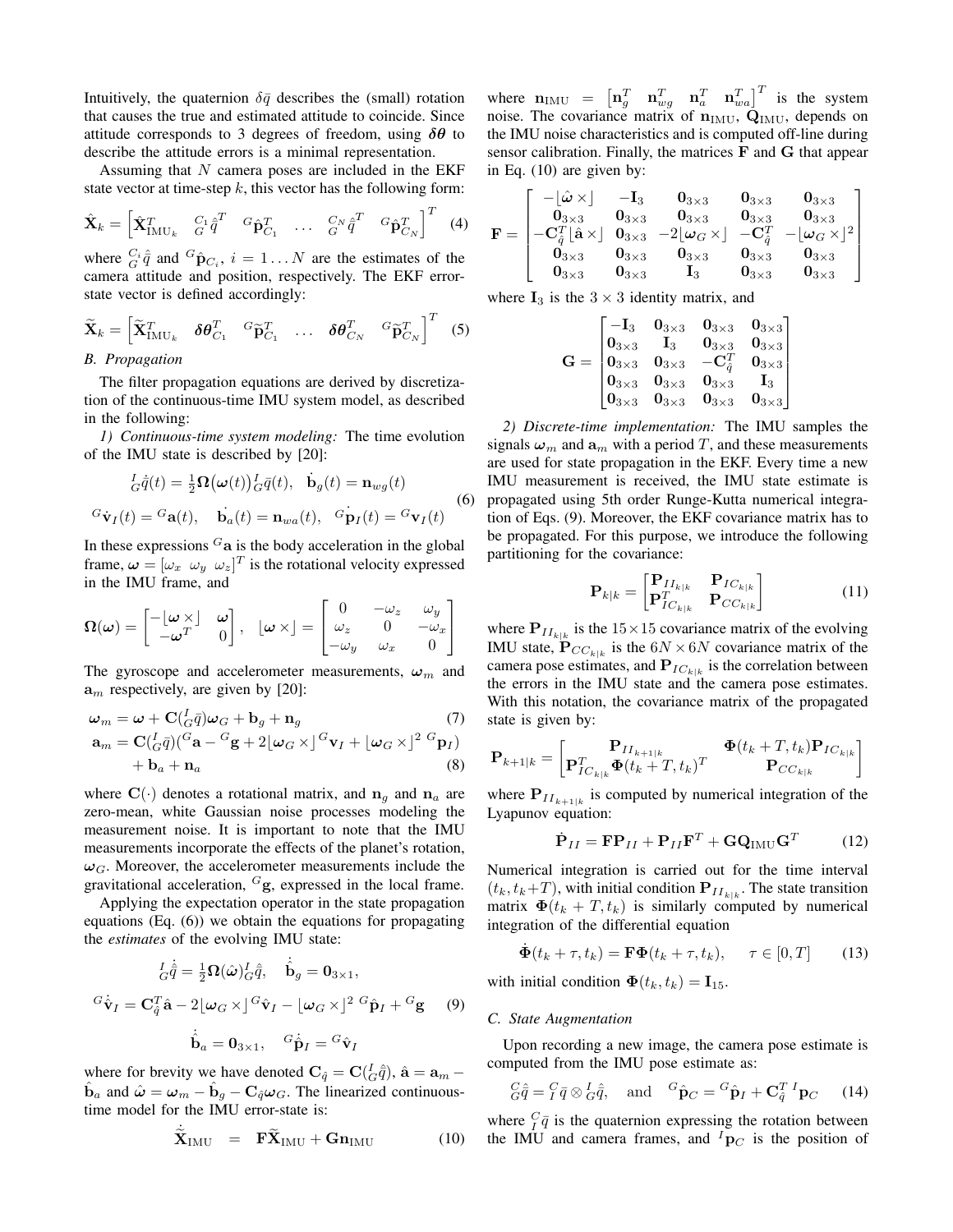the origin of the camera frame with respect to  $\{I\}$ , both of which are known. This camera pose estimate is appended to the state vector, and the covariance matrix of the EKF is augmented accordingly:

$$
\mathbf{P}_{k|k} \leftarrow \begin{bmatrix} \mathbf{I}_{6N+15} \\ \mathbf{J} \end{bmatrix} \mathbf{P}_{k|k} \begin{bmatrix} \mathbf{I}_{6N+15} \\ \mathbf{J} \end{bmatrix}^T \tag{15}
$$

where the Jacobian **J** is derived from Eqs. (14) as:

$$
\mathbf{J} = \begin{bmatrix} \mathbf{C} \begin{bmatrix} G \bar{q} \end{bmatrix} & \mathbf{0}_{3 \times 9} & \mathbf{0}_{3 \times 3} & \mathbf{0}_{3 \times 6N} \\ \mathbf{C}^{TT}_{\hat{q}} \mathbf{p}_C \times \end{bmatrix} & \mathbf{0}_{3 \times 9} & \mathbf{0}_{3 \times 9} & \mathbf{0}_{3 \times 6N} \\ \mathbf{0}_{3 \times 6N} & \mathbf{0}_{3 \times 6N} & \mathbf{0}_{3 \times 6N} \end{bmatrix}
$$
 (16)

# *D. Measurement Model*

We now present the measurement model employed for updating the state estimates, which is the primary contribution of this paper. Since the EKF is used for state estimation, for constructing a measurement model it suffices to define a residual, **r**, that depends linearly on the state errors, **X** , according to the general form:

$$
\mathbf{r} = \mathbf{H}\widetilde{\mathbf{X}} + \text{noise} \tag{17}
$$

In this expression **H** is the measurement Jacobian matrix, and the noise term must be zero-mean, white, and *uncorrelated* to the state error, for the EKF framework to be applied.

To derive our measurement model, we are motivated by the fact that viewing a static feature from multiple camera poses results in constraints involving all these poses. In our work, the camera observations are grouped per *tracked feature*, rather than *per camera pose* where the measurements were recorded (the latter is the case, for example, in methods that compute pairwise constraints between poses [7], [13], [14]). All the measurements of the same 3D point are used to define a constraint equation (cf. Eq. (24)), relating all the camera poses at which the measurements occurred. This is achieved *without* including the feature position in the filter state vector.

We present the measurement model by considering the case of a *single* feature,  $f_j$ , that has been observed from a set of  $M_j$  camera poses  $(\mathcal{C}_i^i \bar{q}, G_{\mathbf{p}_{C_i}})$ ,  $i \in S_j$ . Each of the  $M_j$  observations of the feature is described by the model:  $M_j$  observations of the feature is described by the model:

$$
\mathbf{z}_{i}^{(j)} = \frac{1}{C_{i} Z_{j}} \begin{bmatrix} C_{i} X_{j} \\ C_{i} Y_{j} \end{bmatrix} + \mathbf{n}_{i}^{(j)}, \qquad i \in S_{j} \tag{18}
$$

where  $\mathbf{n}_i^{(j)}$  is the  $2 \times 1$  image noise vector, with covariance<br>matrix  $\mathbf{P}^{(j)} = \sigma^2 \mathbf{I}$ . The fecture position expressed in the matrix  $\mathbf{R}_i^{(j)} = \sigma_{\text{im}}^2 \mathbf{I}_2$ . The feature position expressed in the camera frame  $C_{\text{imj}}$  is given by: camera frame,  $C_i$ **p**<sub> $f_j$ </sub>, is given by:

$$
C_i \mathbf{p}_{f_j} = \begin{bmatrix} C_i X_j \\ C_i Y_j \\ C_i Z_j \end{bmatrix} = \mathbf{C} \begin{pmatrix} C_i \\ G \end{pmatrix} \begin{pmatrix} G \\ P_{f_j} - G_{P_{C_i}} \end{pmatrix} \tag{19}
$$

where  ${}^{G}P_{f_j}$  is the 3D feature position in the global frame. Since this is unknown, in the first step of our algorithm we employ least-squares minimization to obtain an estimate,  ${}^{G}\hat{\mathbf{p}}_{f_j}$ , of the feature position. This is achieved using the measurements  $\mathbf{p}(j)$  is  $\mathbf{c}$ ,  $\mathbf{c}$  and the filter estimates of measurements  $\mathbf{z}_i^{(j)}$ ,  $i \in S_j$ , and the filter estimates of the camera poses at the corresponding time instants (cf. the camera poses at the corresponding time instants (cf. Appendix).

Once the estimate of the feature position is obtained, we

compute the measurement residual:

$$
\mathbf{r}_{i}^{(j)} = \mathbf{z}_{i}^{(j)} - \hat{\mathbf{z}}_{i}^{(j)}
$$
 (20)

where

$$
\hat{\mathbf{z}}_i^{(j)} = \frac{1}{c_i \hat{Z}_j} \begin{bmatrix} c_i \hat{X}_j \\ c_i \hat{Y}_j \end{bmatrix} , \begin{bmatrix} c_i \hat{X}_j \\ c_i \hat{Y}_j \\ c_i \hat{Z}_j \end{bmatrix} = \mathbf{C} \begin{pmatrix} c_i \hat{q} \\ \hat{q} \end{pmatrix} \begin{pmatrix} G \hat{\mathbf{p}}_{fj} - G \hat{\mathbf{p}}_{Ci} \end{pmatrix}
$$

Linearizing about the estimates for the camera pose and for the feature position, the residual of Eq. (20) can be approximated as:

$$
\mathbf{r}_{i}^{(j)} \simeq \mathbf{H}_{\mathbf{X}_{i}}^{(j)} \widetilde{\mathbf{X}} + \mathbf{H}_{f_{i}}^{(j)} \widetilde{\mathbf{p}}_{f_{j}} + \mathbf{n}_{i}^{(j)}
$$
(21)

In the preceding expression  $\mathbf{H}_{\mathbf{X}_i}^{(j)}$  and  $\mathbf{H}_{f_i}^{(j)}$  are the Jacobians of the measurement  $\mathbf{z}_i^{(j)}$  with respect to the state and the feature position respectively and  ${}^G\widetilde{\mathbf{p}}_i$  is the error in the feature position, respectively, and  ${}^{G}\widetilde{\mathbf{p}}_{fj}$  is the error in the position estimate of  $f_j$ . The exact values of the Jacobians in this expression are provided in [21]. By stacking the residuals of all  $M_i$  measurements of this feature, we obtain:

$$
\mathbf{r}^{(j)} \simeq \mathbf{H}_{\mathbf{X}}^{(j)} \widetilde{\mathbf{X}} + \mathbf{H}_f^{(j)G} \widetilde{\mathbf{p}}_{f_j} + \mathbf{n}^{(j)}
$$
(22)

where  $\mathbf{r}^{(j)}$ ,  $\mathbf{H}_{\mathbf{X}}^{(j)}$ ,  $\mathbf{H}_{f}^{(j)}$ , and  $\mathbf{n}^{(j)}$  are block vectors or matrices with elements  $\mathbf{r}_i^{(j)}$ ,  $\mathbf{H}_{\mathbf{X}_i}^{(j)}$ ,  $\mathbf{H}_{j_i}^{(j)}$ , and  $\mathbf{n}_i^{(j)}$ , for  $i \in S_j$ . Since the feature observations in different images are independent the feature observations in different images are independent, the covariance matrix of  $\mathbf{n}^{(j)}$  is  $\mathbf{R}^{(j)} = \sigma_{im}^2 \mathbf{I}_{2M_j}$ .

Note that since the state estimate, **X**, is used to compute the feature position estimate (cf. Appendix), the error  ${}^{G}\tilde{\mathbf{p}}_{f}$ in Eq. (22) is correlated with the errors  $\widetilde{\mathbf{X}}$ . Thus, the residual  $\mathbf{r}^{(j)}$  is not in the form of Eq. (17), and cannot be directly applied for measurement updates in the EKF. To overcome this problem, we define a residual  $\mathbf{r}_{o}^{(j)}$ , by projecting  $\mathbf{r}_{o}^{(j)}$  on the left pullepeop of the metrix  $\mathbf{H}^{(j)}$ . Specifically if we let the left nullspace of the matrix  $\mathbf{H}^{(j)}_f$ . Specifically, if we let  $\boldsymbol{\Lambda}$  denote the unitary matrix whose columns form the basis **A** denote the unitary matrix whose columns form the basis of the left nullspace of  $H_f$ , we obtain:

$$
\mathbf{r}_o^{(j)} = \mathbf{A}^T (\mathbf{z}^{(j)} - \hat{\mathbf{z}}^{(j)}) \simeq \mathbf{A}^T \mathbf{H}_\mathbf{X}^{(j)} \widetilde{\mathbf{X}} + \mathbf{A}^T \mathbf{n}^{(j)} \tag{23}
$$

$$
= \mathbf{H}_o^{(j)} \widetilde{\mathbf{X}}^{(j)} + \mathbf{n}_o^{(j)} \tag{24}
$$

Since the 
$$
2M_j \times 3
$$
 matrix  $\mathbf{H}_f^{(j)}$  has full column rank, its  
left nullspace is of dimension  $2M_j - 3$ . Therefore,  $\mathbf{r}_o^{(j)}$  is  
a  $(2M_j - 3) \times 1$  vector. This residual is *independent* of  
the errors in the feature coordinates, and thus EKF updates  
can be performed based on it. Eq. (24) defines a *linearized*  
constraint between all the camera poses from which the  
feature  $f_j$  was observed. This expresses all the available  
information that the measurements  $\mathbf{z}_i^{(j)}$  provide for the  $M_j$   
states, and thus the resulting EKF update is optimal, except  
for the inaccuracies caused by linearization.

It should be mentioned that in order to compute the residual  $\mathbf{r}_o^{(j)}$  and the measurement matrix  $\mathbf{H}_o^{(j)}$ , the unitary matrix  $\mathbf{A}$  does not need to be explicitly evaluated. Instead matrix **A** does not need to be explicitly evaluated. Instead, the projection of the vector **r** and the matrix  $\mathbf{H}_{\mathbf{X}}^{(j)}$  on the multipress of  $\mathbf{H}_{\mathbf{X}}^{(j)}$  can be computed way officiently wing nullspace of  $\mathbf{H}^{(j)}_f$  can be computed very efficiently using<br>Givens rotations [22] in  $O(M^2)$  operations. Additionally Givens rotations [22], in  $O(M_j^2)$  operations. Additionally, since the matrix **A** is unitary, the covariance matrix of the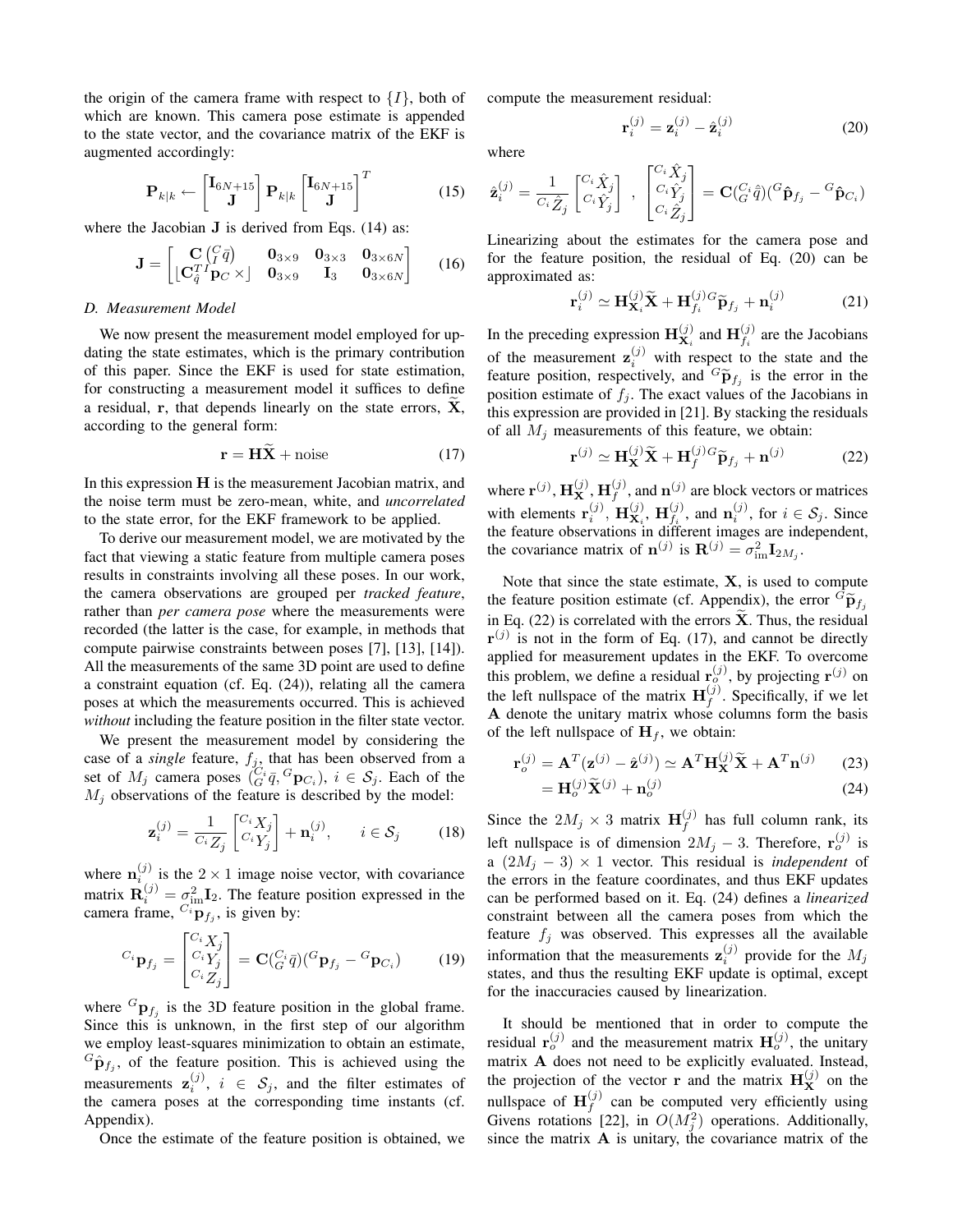noise vector  $\mathbf{n}_o^{(j)}$  is given by:

$$
E{\mathbf{n}_o^{(j)}\mathbf{n}_o^{(j)T}} = \sigma_{\text{im}}^2 \mathbf{A}^T \mathbf{A} = \sigma_{\text{im}}^2 \mathbf{I}_{2M_j-3}
$$

The residual defined in Eq. (23) is not the only possible expression of the geometric constraints that are induced by observing a static feature in  $M_i$  images. An alternative approach would be, for example, to employ the epipolar constraints that are defined for each of the  $M_i(M_i - 1)/2$ pairs of images. However, the resulting  $M_i(M_i - 1)/2$ equations would still correspond to only  $2M_i - 3$  independent constraints, since each measurement is used multiple times, rendering the equations statistically correlated. Our experiments have shown that employing linearization of the epipolar constraints results in a significantly more complex implementation, and yields inferior results compared to the approach described above.

# *E. EKF Updates*

In the preceding section, we presented a measurement model that expresses the geometric constraints imposed by observing a static feature from multiple camera poses. We now present in detail the update phase of the EKF, in which the constraints from observing multiple features are used. EKF updates are triggered by one of the following two events:

- *•* When a feature that has been tracked in a number of images is no longer detected, then all the measurements of this feature are processed using the method presented in Section III-D. This case occurs most often, as features move outside the camera's field of view.
- *•* Every time a new image is recorded, a copy of the current camera pose estimate is included in the state vector (cf. Section III-C). If the maximum allowable number of camera poses,  $N_{\text{max}}$ , has been reached, at least one of the old ones must be removed. Prior to discarding states, all the feature observations that occurred at the corresponding time instants are used, in order to utilize their localization information. In our algorithm, we choose  $N_{\text{max}}/3$  poses that are evenly spaced in time, starting from the second-oldest pose. These are discarded after carrying out an EKF update using the constraints of features that are common to these poses. We have opted to always keep the oldest pose in the state vector, because the geometric constraints that involve poses further back in time typically correspond to larger baseline, and hence carry more valuable positioning information. This approach was shown to perform very well in practice.

We hereafter discuss the update process in detail. Consider that at a given time step the constraints of  $L$  features, selected by the above two criteria, must be processed. Following the procedure described in the preceding section, we compute a residual vector  $\mathbf{r}_{o}^{(j)}$ ,  $j = 1...L$ , as well as a corresponding<br>measurement matrix  $\mathbf{H}^{(j)}$ ,  $j = 1...L$  for each of these measurement matrix  $\mathbf{H}_o^{(j)}$ ,  $j = 1...L$  for each of these features (cf. Eq. (23)). By stacking all residuals in a single vector, we obtain:

$$
\mathbf{r}_o = \mathbf{H}_\mathbf{X} \widetilde{\mathbf{X}} + \mathbf{n}_o \tag{25}
$$

where **r**<sub>o</sub> and **n**<sub>o</sub> are vectors with block elements  $\mathbf{r}_o^{(j)}$  and  $\mathbf{r}_o^{(j)}$  i and  $\mathbf{r}_o^{(j)}$  is a matrix with  $\mathbf{n}_o^{(j)}$ ,  $j = 1, \ldots, L$ , respectively, and  $\mathbf{H}_{\mathbf{X}}$  is a matrix with block rows  $\mathbf{H}_{\mathbf{X}}^{(j)}$ ,  $j = 1...L$ .<br>Since the feature measuren

Since the feature measurements are statistically independent, the noise vectors  $\mathbf{n}_{o}^{(j)}$  are uncorrelated. Therefore, the covariance matrix of the noise vector  $\mathbf{n}_{o}$  is equal to the covariance matrix of the noise vector **n**<sub>o</sub> is equal to  $\mathbf{R} = \sigma^2 \mathbf{I}$ , where  $d = \sum_{k=0}^{L} (2M - 3)$  is the dimension  $\mathbf{R}_o = \sigma_{\text{im}}^2 \mathbf{I}_d$ , where  $d = \sum_{j=1}^L (2M_j - 3)$  is the dimension of the residual r. One issue that grises in practice is that d of the residual  $\mathbf{r}_o$ . One issue that arises in practice is that d can be a quite large number. For example, if 10 features are seen in 10 camera poses each, the dimension of the residual is 170. In order to reduce the computational complexity of the EKF update, we employ the QR decomposition of the matrix  $\mathbf{H}_{\mathbf{X}}$  [9]. Specifically, we denote this decomposition as

$$
\mathbf{H}_{\mathbf{X}} = \begin{bmatrix} \mathbf{Q}_1 & \mathbf{Q}_2 \end{bmatrix} \begin{bmatrix} \mathbf{T}_H \\ \mathbf{0} \end{bmatrix}
$$

where  $\mathbf{Q}_1$  and  $\mathbf{Q}_2$  are unitary matrices whose columns form bases for the range and nullspace of  $H_X$ , respectively, and  $T_H$  is an upper triangular matrix. With this definition, Eq. (25) yields:

$$
\mathbf{r}_o = \begin{bmatrix} \mathbf{Q}_1 & \mathbf{Q}_2 \end{bmatrix} \begin{bmatrix} \mathbf{T}_H \\ \mathbf{0} \end{bmatrix} \widetilde{\mathbf{X}} + \mathbf{n}_o \Rightarrow (26)
$$

$$
\begin{bmatrix} \mathbf{Q}_1^T \mathbf{r}_o \\ \mathbf{Q}_2^T \mathbf{r}_o \end{bmatrix} = \begin{bmatrix} \mathbf{T}_H \\ \mathbf{0} \end{bmatrix} \widetilde{\mathbf{X}} + \begin{bmatrix} \mathbf{Q}_1^T \mathbf{n}_o \\ \mathbf{Q}_2^T \mathbf{n}_o \end{bmatrix}
$$
(27)

From the last equation it becomes clear that by projecting the residual  $\mathbf{r}_o$  on the basis vectors of the range of  $\mathbf{H}_\mathbf{X}$ , we retain all the useful information in the measurements. The residual  $\mathbf{Q}_2^T \mathbf{r}_o$  is only noise, and can be completely discarded. For this reason, instead of the residual shown in Eq. (25), we this reason, instead of the residual shown in Eq. (25), we employ the following residual for the EKF update:

$$
\mathbf{r}_n = \mathbf{Q}_1^T \mathbf{r}_o = \mathbf{T}_H \widetilde{\mathbf{X}} + \mathbf{n}_n \tag{28}
$$

In this expression  $\mathbf{n}_n = \mathbf{Q}_1^T \mathbf{n}_o$  is a noise vector whose covariance matrix is equal to  $\mathbf{R}_n = \mathbf{Q}_1^T \mathbf{R}_o \mathbf{Q}_1 = \sigma_{\text{in}}^2 \mathbf{I}_r$ , with r being the number of columns in  $\mathbf{Q}_1$ . The EKE undate with r being the number of columns in  $Q_1$ . The EKF update proceeds by computing the Kalman gain:

$$
\mathbf{K} = \mathbf{P}\mathbf{T}_{H}^{T} \left( \mathbf{T}_{H}\mathbf{P}\mathbf{T}_{H}^{T} + \mathbf{R}_{n} \right)^{-1}
$$
 (29)

while the correction to the state is given by the vector

$$
\Delta \mathbf{X} = \mathbf{K} \mathbf{r}_n \tag{30}
$$

Finally, the state covariance matrix is updated according to:

$$
\mathbf{P}_{k+1|k+1} = \left(\mathbf{I}_{\xi} - \mathbf{K} \mathbf{T}_{H}\right) \mathbf{P}_{k+1|k} \left(\mathbf{I}_{\xi} - \mathbf{K} \mathbf{T}_{H}\right)^{T} + \mathbf{K} \mathbf{R}_{n} \mathbf{K}^{T}
$$
\n(31)

where  $\xi = 6N+15$  is the dimension of the covariance matrix.

It is interesting to examine the computational complexity of the operations needed during the EKF update. The residual  $\mathbf{r}_n$ , as well as the matrix  $\mathbf{T}_H$ , can be computed using Givens rotations in  $O(r^2d)$  operations, without the need to explicitly form **<sup>Q</sup>**<sup>1</sup>. On the other hand, Eq. (31) involves multiplication of square matrices of dimension  $\xi$ , an  $O(\xi^3)$  operation. Therefore, the cost of the EKF update is max $(O(r^2d), O(\xi^3))$ . If, on the other hand, the residual vector  $r<sub>o</sub>$  was employed, without projecting it on the range of **H<sup>X</sup>**, the computational cost of computing the Kalman gain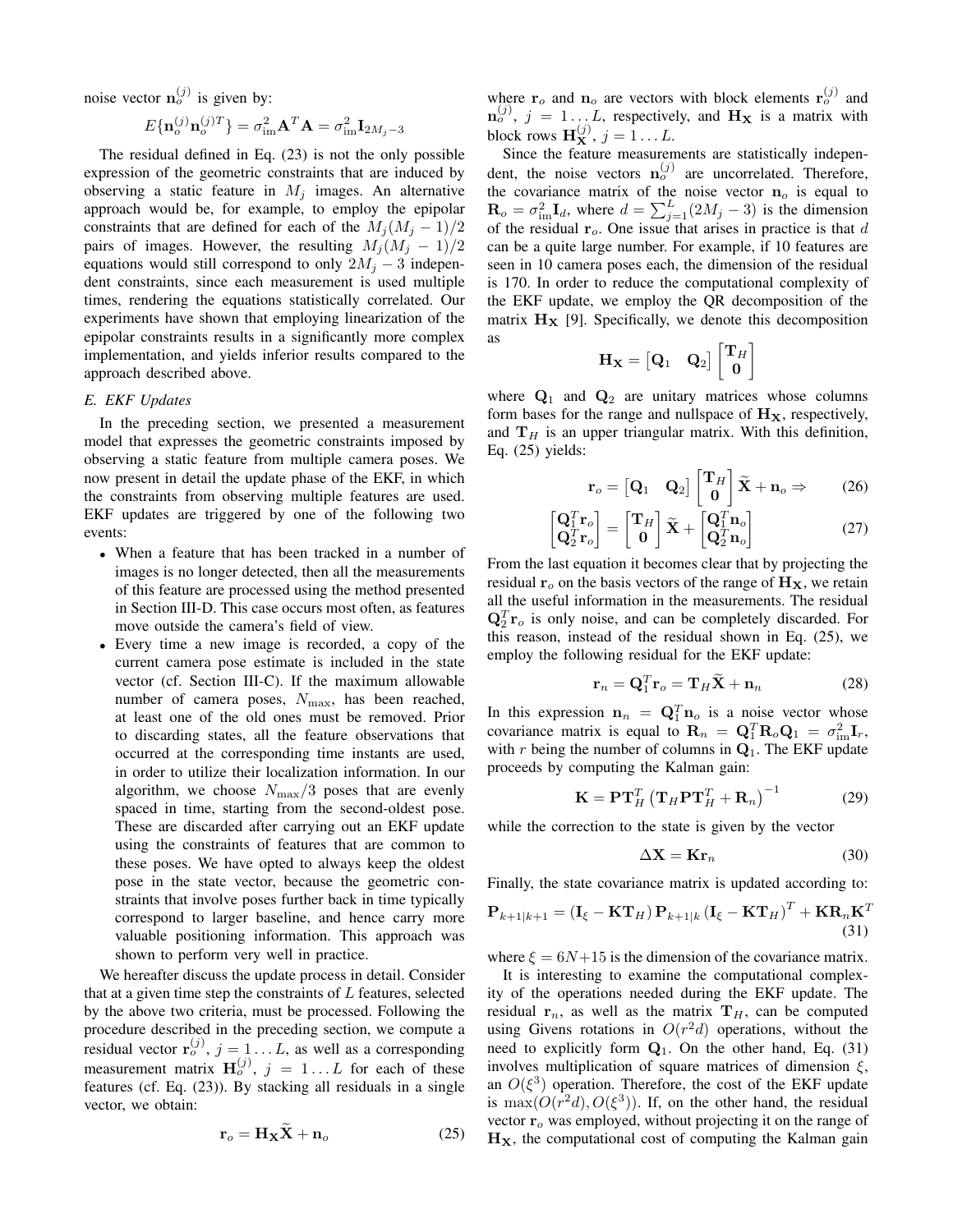would have been  $O(d^3)$ . Since typically  $d \gg \xi$ , r, we see that the use of the residual  $r_n$  results in substantial savings in computation.

# *F. Discussion*

We now study some of the properties of the described algorithm. As shown in the previous section, the filter's computational complexity is *linear* in the number of observed features, and at most *cubic* in the number of states that are included in the state vector. Thus, the number of poses that are included in the state is the most significant factor in determining the computational cost of the algorithm. Since this number is a selectable parameter, it can be tuned according to the available computing resources, and the accuracy requirements of a given application. If required, the length of the filter state can be also adaptively controlled during filter operation, to adjust to the varying availability of resources.

One source of difficulty in recursive state estimation with camera observations is the nonlinear nature of the measurement model. Vision-based motion estimation is very sensitive to noise, and, especially when the observed features are at large distances, false local minima can cause convergence to inconsistent solutions [23]. The problems introduced by nonlinearity have been addressed in the literature using techniques such as Sigma-point Kalman filtering [24], particle filtering [4], and the inverse depth representation for features [25]. Two characteristics of the described algorithm increase its robustness to linearization inaccuracies: (i) the inverse feature depth parametrization used in the measurement model (cf. Appendix) and (ii) the *delayed linearization* of measurements [17]. By the algorithm's construction, multiple observations of each feature are collected, prior to using them for EKF updates, resulting in more accurate evaluation of the measurement Jacobians.

One interesting observation is that in typical image sequences, most features can only be reliably tracked over a small number of frames ("opportunistic" features), and only few can be tracked for long periods of time, or when revisiting places (persistent features). This is due to the limited field of view of cameras, as well as occlusions, image noise, and viewpoint changes, that result in failures of the feature tracking algorithms. As previously discussed, if all the poses in which a feature has been seen are included in the state vector, then the proposed measurement model is *optimal*, except for linearization inaccuracies. Therefore, for realistic image sequences, the proposed algorithm is able to optimally use the localization information of the opportunistic features. Moreover, we note that the state vector  $X_k$  is *not* required to contain *only* the IMU and camera poses. If desired, the persistent features can be included in the filter state, and used for SLAM. This would further improve the attainable localization accuracy, within areas with lengthy loops.

# IV. EXPERIMENTAL RESULTS

The algorithm described in the preceding sections has been tested extensively both in simulation and with real data. Our simulation experiments have verified that the algorithm

produces pose and velocity estimates that are consistent, and can operate reliably over long trajectories, with varying motion profiles and density of visual features. Unfortunately, simulation data cannot be included in this paper, due to space limitations. Instead, we here present the results of the algorithm in an outdoor experiment, which demonstrates that the method is capable of long-term operation in a realworld setting. Additional datasets of real-world experiments, as well as simulation results of the use of our algorithm, can be found in [21].

The experimental setup consisted of a camera/IMU system, placed on a car that was moving on the streets of a typical residential area in Minneapolis, MN. The system comprised a Pointgrey FireFly camera, registering images of resolution  $640 \times 480$  pixels at 3Hz, and an Inertial Science ISIS IMU, providing inertial measurements at a rate of 100Hz. During the experiment all data were stored on a computer and processing was done off-line. Some example images from the recorded sequence are shown in Fig. 1, while a video of all 1598 images, which were recorded in about 9 minutes of driving, can be found online at [26].

For the results shown here, feature extraction and matching was performed using the SIFT algorithm [27]. During this run, a maximum of 30 camera poses was maintained in the filter state vector. Since features were rarely tracked for more than 30 images, this number was sufficient for utilizing most of the available constraints between states, while attaining real-time performance. Even though images were only recorded at 3Hz due to limited hard disk space on the test system, the estimation algorithm is able to process the dataset at 14Hz, on a single core of an Intel T7200 processor (2GHz clock rate). During the experiment, a total of 142903 features were successfully tracked and used for EKF updates, along a 3.2km-long trajectory. A GPS sensor was not available during the experiment, and therefore no ground-truth trajectory data exists. However, the quality of the position estimates can be evaluated using a map of the area.

In Fig. 2, the estimated trajectory is plotted on a map of the neighborhood where the experiment took place. We observe that this trajectory follows the street layout quite accurately and, additionally, the position errors that can be inferred from this plot agree with the  $3\sigma$  bounds shown in Fig 3(a). The final position estimate, expressed with respect to the starting pose, is  $\hat{\mathbf{X}}_{\text{final}} = \begin{bmatrix} -7.92 & 13.14 & -0.78 \end{bmatrix}^T$ m. From the initial and final parking spot of the vehicle it is known that the true final position expressed with respect to the initial pose is approximately  $X_{final} = \begin{bmatrix} 0 \\ 7 \\ 0 \end{bmatrix}^T m$ . Thus, the final position error is approximately 10m in a trajectory of 3.2km, i.e., an error of 0.31% of the travelled distance. This is remarkable, given that the algorithm does *not* utilize loop closing, and uses no prior information (for example, nonholonomic constraints or a street map) about the car motion. Moreover, it is worth pointing out that the camera motion is almost parallel to the optical axis, a condition which is particularly adverse for image-based motion estimation algorithms [23]. In Figs. 3(b) and 3(c), the  $3\sigma$  bounds for the errors in the IMU attitude and velocity along the three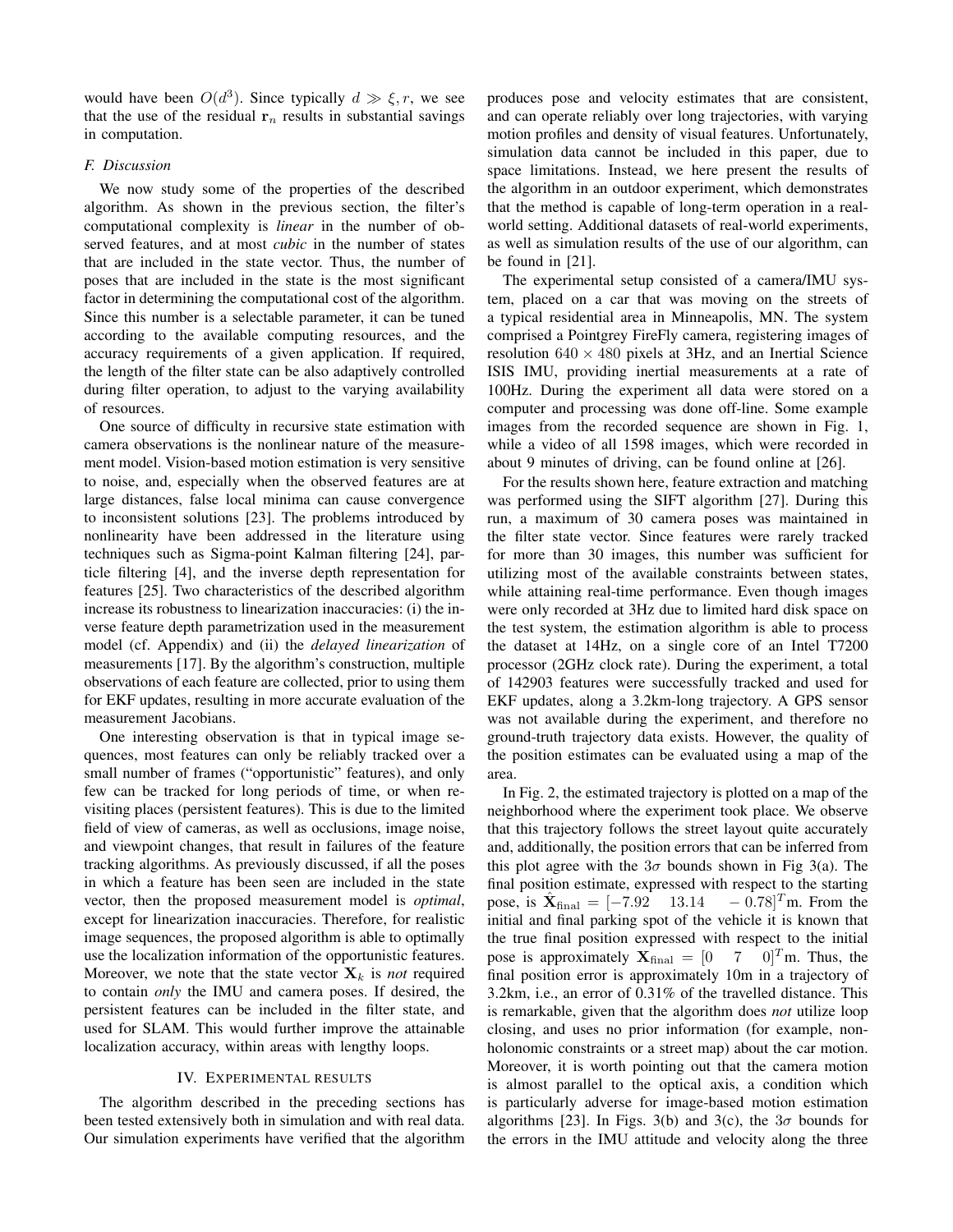

Fig. 1. Some images from the dataset used for the experiment. The entire video sequence can be found at [26].

axes are shown. From these, we observe that the algorithm obtains accuracy (3 $\sigma$ ) better than 1<sup>o</sup> for attitude, and better than 0.35m/sec for velocity in this particular experiment.

The results shown here demonstrate that the proposed algorithm is capable of operating in a real-world environment, and producing very accurate pose estimates in real-time. We should point out that in the dataset presented here several moving objects appear, such as cars, pedestrians, and trees whose leaves move in the wind. The algorithm is able to discard the outliers which arise from visual features detected on these objects, using a simple Mahalanobis distance test. Robust outlier rejection is facilitated by the fact that multiple observations of each feature are available, and thus visual features that do not correspond to static objects become easier to detect. As a final remark, we note that the described method can be used either as a stand-alone pose estimation algorithm, or combined with additional sensing modalities to provide increased accuracy. For example, if a GPS sensor was available during this experiment, its measurements could be used to compensate for position drift.

## V. CONCLUSIONS

In this paper we have presented an EKF-based estimation algorithm for real-time vision-aided inertial navigation. The main contribution of this work is the derivation of a measurement model that is able to express the geometric constraints that arise when a static feature is observed from multiple camera poses. This measurement model does not require including the 3D feature positions in the state vector of the EKF, and is optimal, up to the errors introduced by linearization. The resulting EKF-based pose estimation algorithm has computational complexity *linear* in the number of features, and is capable of very accurate pose estimation in large-scale real environments. In this paper the presentation has only focused on fusing inertial measurements with visual measurements from a monocular camera. However, the approach is general and can be adapted to different sensing modalities both for the proprioceptive, as well as for the exteroceptive measurements (e.g., for fusing wheel odometry



Fig. 2. The estimated trajectory overlaid on a map of the area where the experiment took place. The initial position of the car is denoted by a red square, and the scale of the map is shown on the top left corner.

and laser scanner data).

# APPENDIX

To compute an estimate of the position of a tracked feature  $f_j$  we employ *intersection* [28]. To avoid local minima, and for better numerical stability, during this process we use an inverse-depth parametrization of the feature position [25]. In particular, if  $\{C_n\}$  is the camera frame in which the feature was observed for the first time, then the feature coordinates with respect to the camera at the  $i$ -th time instant are:

$$
^{C_i}\mathbf{p}_{f_j} = \mathbf{C} \left( \begin{matrix} C_i \\ C_n \bar{q} \end{matrix} \right)^{C_n} \mathbf{p}_{f_j} + ^{C_i} \mathbf{p}_{C_n}, \quad i \in \mathcal{S}_j \tag{32}
$$

In this expression  $\mathbf{C}(\mathcal{C}_n^i \bar{q})$  and  $\mathcal{C}_i \mathbf{p}_{C_n}$  are the rotation and translation between the camera frames at time instants *n* and translation between the camera frames at time instants  $n$  and  $i$ , respectively. Eq. (32) can be rewritten as:

$$
C_i \mathbf{p}_{f_j} = C_n Z_j \left( \mathbf{C} \begin{pmatrix} C_i \\ C_n \bar{q} \end{pmatrix} \begin{bmatrix} \frac{C_n X_j}{C_n Z_j} \\ \frac{C_n Y_j}{C_n Z_j} \end{bmatrix} + \frac{1}{C_n Z_j} C_i \mathbf{p}_{C_n} \right) (33)
$$

$$
= {}^{C_n}Z_j \left( \mathbf{C} \begin{pmatrix} C_i \\ C_n \bar{q} \end{pmatrix} \begin{bmatrix} \alpha_j \\ \beta_j \\ 1 \end{bmatrix} + \rho_j {}^{C_i} \mathbf{p}_{C_n} \right) \tag{34}
$$

$$
= {}^{C_n}Z_j \begin{bmatrix} h_{i1}(\alpha_j, \beta_j, \rho_j) \\ h_{i2}(\alpha_j, \beta_j, \rho_j) \\ h_{i3}(\alpha_j, \beta_j, \rho_j) \end{bmatrix}
$$
(35)

In the last expression  $h_{i1}$ ,  $h_{i2}$  and  $h_{i3}$  are scalar functions of the quantities  $\alpha_j, \beta_j, \rho_j$ , which are defined as:

$$
\alpha_j = \frac{C_n X_j}{C_n Z_j}, \quad \beta_j = \frac{C_1 Y_j}{C_n Z_j}, \quad \rho_j = \frac{1}{C_n Z_j}, \quad (36)
$$

Substituting from Eq. (35) into Eq. (18) we can express the measurement equations as functions of  $\alpha_j$ ,  $\beta_j$  and  $\rho_j$  only:

$$
\mathbf{z}_{i}^{(j)} = \frac{1}{h_{i3}(\alpha_j, \beta_j, \rho_j)} \begin{bmatrix} h_{i1}(\alpha_j, \beta_j, \rho_j) \\ h_{i2}(\alpha_j, \beta_j, \rho_j) \end{bmatrix} + \mathbf{n}_{i}^{(j)} \qquad (37)
$$

Given the measurements  $\mathbf{z}_i^{(j)}$ ,  $i \in S_j$ , and the estimates for the camera poses in the state vector, we can obtain for the camera poses in the state vector, we can obtain